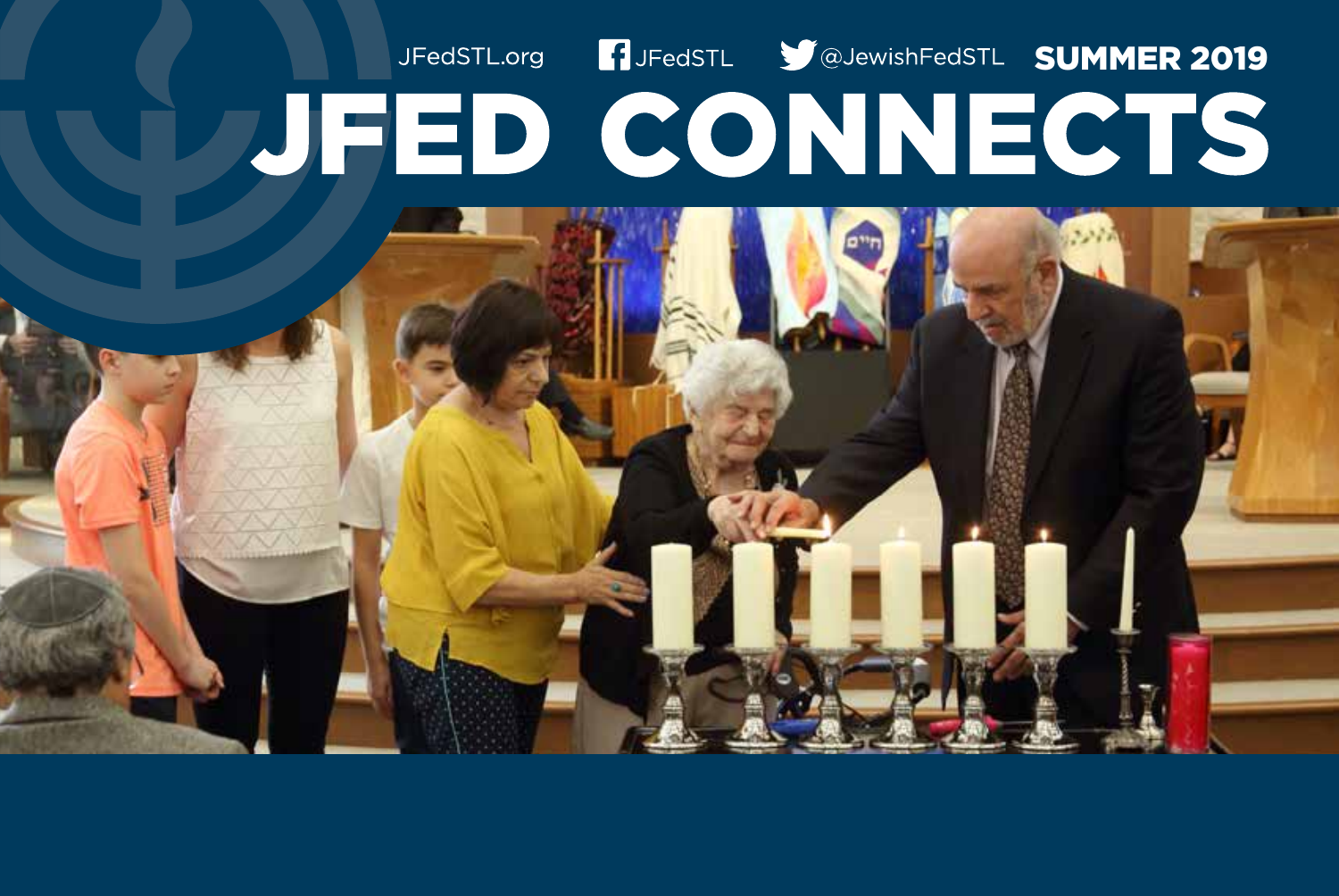## JEWISH FEDERATION OF ST. LOUIS LEADERSHIP JEWISH FEDERATION OF ST. LOUIS LEADERSHIP



### FROM OUR BOARD CHAIR Gerald P. Greiman

As we continue to conduct our search for the new President of CEO of Federation, I wanted to take a few moments to assure everyone that the important work of Federation continues apace.

On July 1, we announced the promotion of three longtime Jewish community professionals to the newly created positions of Vice Presidents of Community Impact, Development, and Community Engagement.

These three positions, along with the Chief Operating Officer, have become the Senior Management Team of Federation.

The new vice presidents are:

- Mindee Fredman, who takes the role of VP, Community Impact. Fredman has worked at the Jewish Federation of St. Louis on and off over the past 20 years, managing projects in the areas of planning, allocations, development, Israel education and travel, special projects, leadership, and professional development. She worked as the Director of Foundations, managing supporting foundations and facilitating the annual investment of millions of Foundation dollars into the community. Most recently, she served as the Director of Community Investment, where she developed and implemented a new Community Investment process aligned with Federation's Strategic Plan, Core Commitments, and priorities. Fredman is a proud member of the St. Louis Wexner Heritage Program and was the 2018 recipient of the JProStl Career Achievement Award.
- Julie Gibbs, who takes the role of VP, Development. Gibbs joined the Jewish Federation of St. Louis' staff in January 2014 as Director of Women's Philanthropy and became the Director of Major Gifts & Affinity Groups in November of 2017. Prior to working at the Jewish Federation of St. Louis, Gibbs worked at the Jewish Community Center (The J), managing development and alumni relations for Camp Sabra. Prior to The J, Julie was Director of Development at United Hebrew Congregation. She also worked at the Saint Louis Symphony in the marketing and development department.

Julie was recently accepted into Fundraising University, a selective yearlong program through Jewish Federations of North America for top development professionals.

• Karen Sher, who was promoted to the position of VP, Community Engagement. Sher re-joined Federation almost nine years ago to work for the Millstone Institute, facilitating and managing several initiatives. During her tenure at Federation, Sher has grown within the Community Engagement department, where she was promoted to Director then Sr. Director of Community Engagement within the last two years. For the past several months, Sher has taken the lead in connecting Federation to the Jewish community and the broader St. Louis community. These duties will be permanently incorporated into her expanded role. As VP, Community Engagement, Sher will work with our partners around community affairs and government relations, serving as the point person around community events.

Also, since our last issue, the work of Federation continues in so many ways:

- We were privileged to host such luminaries as Isaac Herzog, Chairman of The Jewish Agency for Israel, and esteemed actor Ed Asner, who starred in the moving play, "The Soap Myth."
- We were honored to see Holocaust Museum & Learning Center Director Jean Cavender given a proclamation signed by Governor Mike Parson in Jefferson City declaring the importance of Holocaust Remembrance Education.
- We were thrilled to help give out over \$76,000 to 22 local Jewish organizations through the Anything Grants funding program.
- We were saddened to once again bring together members of the Jewish and other religious communities to grieve in the wake of the Chabad of Poway shooting.
- We were excited to welcome 150 Jewish motorcyclists from around the world, who held a Ride2Remember gathering to raise more than \$35,000 for our Holocaust Museum.
- And we were happy to welcome back our 2019 Interfaith Couples Mission and our 21 local teens from our Israel Bound 2019 trip.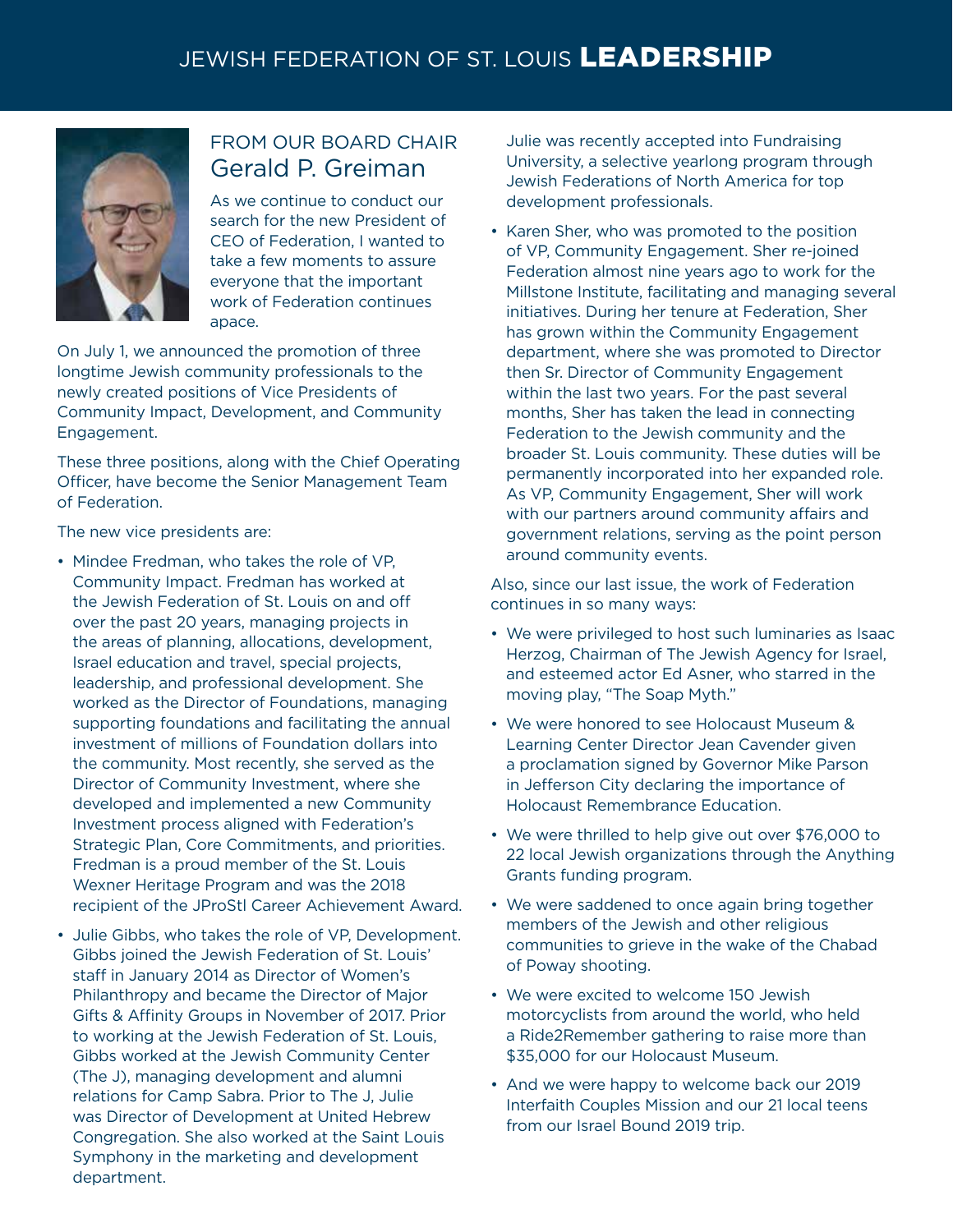### DEVELOPMENT UPDATE

The 100 Days to Make an Impact will kick off August 15 with this year's theme: Our Traditions Are Timeless, Our Needs Are Now. The 100 Days to Make an Impact marks a focused effort to talk about Federation's Annual Campaign and the myriad of programs and initiatives that Federation is able to drive and invest in because of the funds we raise for the Annual Campaign. The needs of our community are vast, and as a community development agency we know that it is essential to reach out to each and every one of the 30,000 Jewish households in St. Louis during the 100 Days to let them know about the impact you can make by supporting the Annual Campaign. You will see much more about the work that your dollars do in our community as the 100 Days gets rolling. Please spread the word by talking to your friends, sharing our Facebook posts, and, of course, contributing yourself.

# LOCALS JOIN MEMORABLE JFNA TRIP TO INDIA

At first glance, a Jewish mission to India might seem an unusual choice. But for more than 200 people who joined the Prime Minister's Council & King David Society trip earlier this year, the choice was inspired.

Though 5,000 Jews represent a tiny portion of India's 1.3 billion population, Jews have a deep history in the country and even now India is the fourth-largest Asian Jewish community in the world.

The facts and history of Jews in India were part of the mission of discovery for a small St. Louis contingent on the trip, put on by Prime Minister's Council & King David Society, two of Jewish Federation of North America's giving societies.

Dr. Myron Jacobs never thought about going to India before this trip.

"Without Federation and this trip, the likelihood was I would have died without having ever gone to India," he said.

Myron has gone on many Federation missions, including to China and to Cuba.

"Federation does trips like no one else does. They show you things you never could have seen any other way," he said. "I'm absolutely impressed by the Jewish outreach into a portion of the world that I thought was devoid of Jews."

The unique Indian Jewish community was a highlight as well for Sheila Greenbaum, a former Federation board chair and an experienced traveler.

"I had never felt such a different culture and been absorbed by it – being so much in it that I could understand it," Sheila said. "I've been to China, but it's a much more westernized culture than India."

Myron's wife, Randee, pointed to the long history and precarious future of Judaism in India.

"The mere existence of Jews still there after thousands of years was truly astonishing," she said. "They don't

look or sound like us, but the Hebrew prayers were still the same. It is a dwindling community that without the support of worldwide JFNA, Chabad House, JDC, Gabriel Project, and more I don't know about, there could be no sustainable Jewish presence in this part of the world. Yet they survive!"

Sheila noted that the Jewish families she met in India said prejudice against Jews was so rare there they had no word for anti-Semitism.

But the community is suffering in another way. Once, after World War II, some 30,000 Jews lived in India. Now, many have made Aliyah, making the short plane trip to Israel.

The two-week India trip offered the visitors a variety of opportunities to see the many cultures of one of the world's most populous countries. They cycled through the tree-lined Chandi Chowk market, strolled through imperial gardens that inspired the design of the Taj Mahal, and experienced a night-long Hindu religious ceremony along the banks of the Ganges River.

"Like us, they have their funeral services within a day. We went down to the river and saw them burn the bodies and the ashes are laid in the Ganges at Varanasi. There 8,000 to 12,000 people there," Myron said.

One of Sheila's favorite stops was Jaipur.

"You look out on the street and elephants and camels were parked here and there. There's a Muslim pilgrimage. Cows walk in the street. It's just so fantastic. The cow sees you, you see the cow, you each go your own way. Many places where you look up, there are monkeys swinging overhead. That is not a rare scene there," she said.

More than 200 people from around North America were on the Mission. That diversity was part of the fun.

"You play Jewish geography," Sheila said. "This is something about being in a Jewish group. You rarely find anyone where there is nothing in common between you."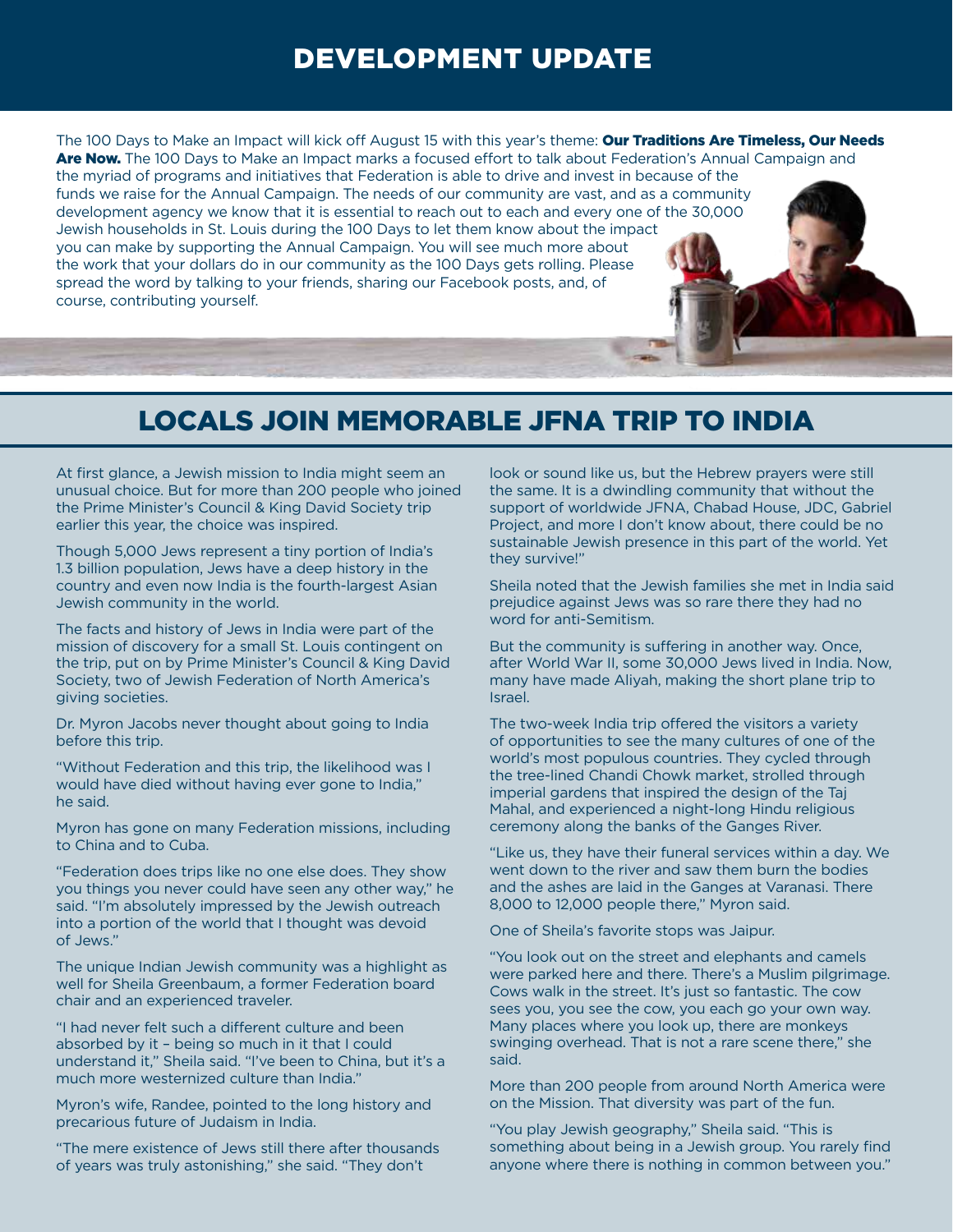#### WOMEN'S PHILANTHROPY - L'CHAIM!

Women's Philanthropy of the Jewish Federation of St. Louis will host an evening of celebration, community, and giving featuring Edie Lutnick, Co-Founder and President of The Cantor Fitzgerald Relief Fund. This year's L'Chaim! theme is a quote by Lutnick, "If you find something larger than yourself, you can do great things in the world."

The event will take place on Tuesday, September 24, at The Ritz-Carlton, St. Louis beginning with a reception at 6:15 pm. Dinner and a formal program will follow at 7 pm. Guests may also purchase a special ticket for the VIP Pre-Event from 5:15-6:30 pm to meet Lutnick.

Lutnick has certainly done "great things in the world." On September 11, 2001, 658 men and women at Cantor Fitzgerald lost their lives in the World Trade Center. Among them was Lutnick's youngest brother Gary, whom she had raised when their parents died at an early age. In the aftermath of the attacks, Lutnick answered the call from her brother Howard, CEO of Cantor Fitzgerald, to create a fund for the firm's families who had lost loved ones.

Under Lutnick's leadership, the Cantor Fitzgerald Relief Fund was created and has raised and distributed over \$180 million to over 800 families of the victims of the 9/11 terrorist attacks and has been instrumental in assisting them to heal. Now, the fund also helps other victims of terrorism, natural disasters, and emergencies providing more than \$270 million in relief. Lutnick will speak from personal experience about changing the world and healing from tragedy by finding a greater purpose in life.

Visit [JFedSTL.org/LChaim2019](www.jfedstl.org/lchaim2019) to register by September 17. L'Chaim! tickets are \$65 each; VIP Pre-Event tickets are \$180 each and include one ticket to L'Chaim! Attendees will have the opportunity at the event to make a gift to the Jewish Federation of St. Louis' 2019 Annual Campaign.

Event attendees are asked to help support women of



all ages by bringing tampons, pads and liners, and adult incontinence products. Menstrual supplies and adult incontinence products are undeniable, expensive needs of many women. Those unable to afford supplies go without and suffer from shame, isolation, and increased health risks associated with poor hygiene. Supplies will be distributed by the Harvey Kornblum Jewish Food Pantry and National Council of Jewish Women St. Louis in partnership with the St. Louis Alliance for Period Supplies.

Thank you to generous sponsors: The Ritz-Carlton, St. Louis, Diane Katzman Design, Delmar Gardens Family, Patty Croughan and Sheila Greenbaum, Nancy Green and Sherry Wolff, RubinBrown, Mobil on the Run, US Bank, Madeleine Elkins and Harvey Wallace, Bank of America Merrill Lynch, Barnes Jewish Hospital, Berger Memorial Chapel, Café Coeur, Consultants in Women's Healthcare, Crazy Bowls & Wraps, Eyewearhaus, The Gatesworth, Goldblatt + Singer, Jacques Herzog, MD, Center for Hearing and Balance Disorders, Debbie and Mike Lefton, Julie Stern Pilates, Marmi Shoes, Massage Envy, Merrill – A Bank of America Company – The Lueken Group, Sue Matlof, Millstone Foundation, Ridenour Plastic Surgery, Spencer Fane LLP, St. Louis Jewish Light, Town & Country Veterinary Hospital, and Mr. Henry Webber and Dr. Christine Jacobs.

This event is co-chaired by Patty Croughan, Rachel Weiss Kalina, and Julie B. Stern. The Pre-Event is co-chaired by Ellie Samson and Dana Sandweiss. If you have any questions, please contact Stacy Wagerman at WP@[JFedSTL.org](mailto:WP@JFedSTL.org) or 314-442-3730.



What's the magic formula for raising kids who care about others?

There are zillions of articles and books on that topic … and while we don't know the exact recipe for raising kids who care, we do know that one ingredient is to expose them to ways of doing good. Givable is a new way to show kids what projects there are in the St. Louis Jewish community,

and allows them to pick projects that they want to support.

What happens when you sign up? You will receive one email twice a week that will allow your family to donate a dollar to one of two local Jewish projects described in the email.

How much does it cost? JGivable costs \$11 per month and can be canceled anytime.

Need a birthday present or bar mitzvah gift? You can give an amount of your choice as a gift to JGivable. Just go to [Givable.org/gift-j.](www.givable.org/gift-j)

Still not sure? No problem…you can try JGivable for free for the first month. Simply enter TRYJGIVABLE11 in the promo code box when you sign up, and your first month at the \$11/month plan will be free.

Go t[o Givable.org/j](www.givable.org/gift-j) to sign up or to forward to friends. Help support our local Jewish community programs and give kids a chance to impact our world with just a click, one dollar at a time.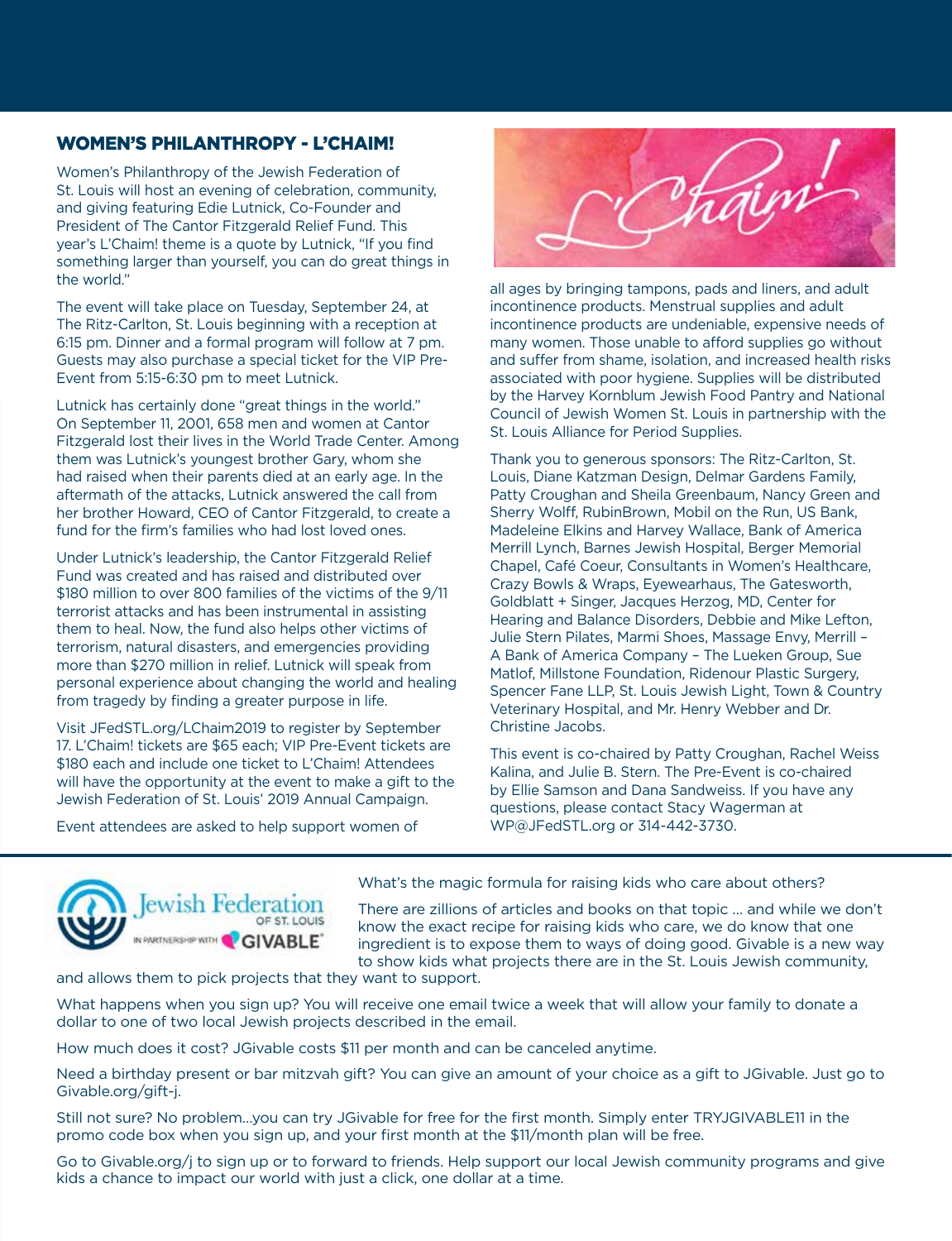# COMMUNITY IMPACT FUNDING FOCUS

Jewish Federation of St. Louis has committed to making \$7.9 million in Spring 2019 Community Investments for the Jewish community here and around the world.

Among the programs receiving investments is the Partnership2Gether Living Bridge Program, through the Jewish Agency for Israel. Partnership2Gether program works to connect Israelis and St. Louis Jews in significant ways that foster understanding, education, and meaningful friendships, allowing us to expand our understanding of peoplehood. Also receiving funds is the Jewish Family & Children's Service, which provides support to the local Jewish community in so many ways, including counseling services, financial assistance, and the Harvey Kornblum Jewish Food Pantry.

More specifics of the investments will be released later this year, but 15 Core Investments were approved totaling approximately \$5.7 million. Core Investments are significant investments aligned with our Core Commitments and priorities. Three of the organizations receiving a Core Investment do work in Israel and overseas, and the remaining 12 are local organizations. Additional dollars were earmarked for day school funding, based on a per capita formula, and granted in the fall.

In addition, Federation's Board of Directors approved over 50 Priority Outcome Investments totaling approximately \$1.6 million. Priority Outcome Investments (POIs) are restricted investments made to initiatives and programs that aim to achieve outcomes within Federation's identified priority areas. Nineteen of the POIs were made to local organizations, eight to national organizations, and 27 to organizations in Israel and overseas.

Federation's Community Impact team (formerly known as Planning & Allocations) began developing strategies to implement, under Federation's 2017 Strategic Plan, a new model, which helps identify and address specific community needs.

The first step in developing the new process was a listening tour. The Community Impact team met with our Community Partners, organizations receiving an investment from Federation, to gather feedback from past grant-making processes, share ideas of how the new model might work, and talk about the Federation's new Strategic Plan, our Core Commitments, and priorities set by the Board.

Through this learning process, a new investment model was developed that aims to increase transparency and ongoing communication, build on the trust among Federation's Community Partners, align directly to Federation's Core Commitments and priorities, and decrease the amount of time organizations spend applying for funding.

The investment review process is a partnership between the Community Impact professionals and lay leaders. This new model has been developed and implemented under the leadership of the Transition Committee Chair, Greg Yawitz, the Board Chair, Gerry Greiman, and Transition Committee members, including Dugie Baron, Shira Berkowitz, Dan Friedman, Burt Garland, Randy Green, JoAnne Levy, Emily Stein MacDonald, Craig Rosenthal, Sue Schlichter, Sherry Shuman, Les Sterman, and Rob Wasserman.

To learn more about the Jewish Federation of St. Louis' investment opportunities, go t[o JFedSTL.org/Get-Funded.](www.jfedstl.org/get-funded) 

The Staenberg Family Foundation, a supporting foundation of the Jewish Federation of St. Louis, announced that 22 local Jewish organizations will be recipients of over \$76,000 through the Anything Grants funding program aimed at helping organizations raise funds for a variety of needs.

2019 Anything Grant recipients:

- **Hillel at Washington University** Building Beautification through Torah
- **MaTovu** Building Enhancements
- **Jewish Family & Children's Service** Flooring Replacement
- **Kol Rinah** Technology Upgrade
- **National Council of Jewish Women STL** Security Updates
- **Saul Mirowitz Jewish Community School** Technology Renewal
- **St. Louis Jewish Light** Technology Needs
- **Traditional Congregation** Security and Safety Support
- **St. Louis Kollel** Kollel Beautification Project
- **Barbara Mendelsohn Tomchei Shabbos Fund, Vaad Hoeir**  – Freezer and Storage Upgrade
- **St. Louis Rabbinical and Cantorial Association** – Congregational Leadership Training for LGBTQ Inclusiveness
- **Covenant Place Foundation** Technology to Connect Older Adults with Services, Resources, & Each Other
- **Yeshivat Kadimah High School** Drama Program
- **Maryville University Hillel** Maryville University Hillel and Scholarship Strategic Awareness Campaign
- **Young Israel of St. Louis** Synagogue Bathroom Remodel
- **Jewish Community Relations Council Support to** Educate the Jewish Community on Criminal Justice Reform
- **United Hebrew Congregation** Expansion of Infant/ Toddler Rooms
- **BBYO St. Louis Council** Jewish Enhancement Initiative
- **B'nai Amoona** A Jewish Room for All to Enter
- **Friends of Israel Scouts-Shevet Keshet**  Person-to-Person Israel Exchange & Winter Camp
- **St. Louis Friends of Israel** Website
- **Chesed Shel Emeth Society** Memorial Garden Benches

Joan Denison, Executive Director of Covenant Place, said the grant will help older adults access information online about the services Covenant Place provides.

"We are grateful for the Staenberg Anything Grant, which will help provide a website for the new Mirowitz Center, opening in summer 2019. The Mirowitz Center will be a hub where older adults can access quality health care, provided by Washington University Physicians, RPI Therapy, and other medical providers, enjoy interesting programs, classes, and entertainment, meet up with friends for meals at the new HJ's Cafe, connect with community agency service providers, and explore opportunities to remain informed, engaged, and healthy."

A record 38 applications were received this year, representing nearly \$160,000 in funding requests.

Each grant will be equal to 50% of the project budget; organizations are responsible for raising the remaining 50% from other sources. Grant recipients must complete the project by December 2, 2019, in order to receive funds.

For more information about the Anything Grants or Staenberg Family Foundation, contact Mindee Fredman at [MFredman@JFedSTL.org](mailto:mfredman@jfedstl.org) or 314-442-3735 or Nava Kantor at [NKantor@JFedSTL.org](mailto:nkantor@jfedstl.org) or 314-442-3814. Learn more online at [JFedSTL.org/Anything-Grants.](www.jfedstl.org/anything-grants)